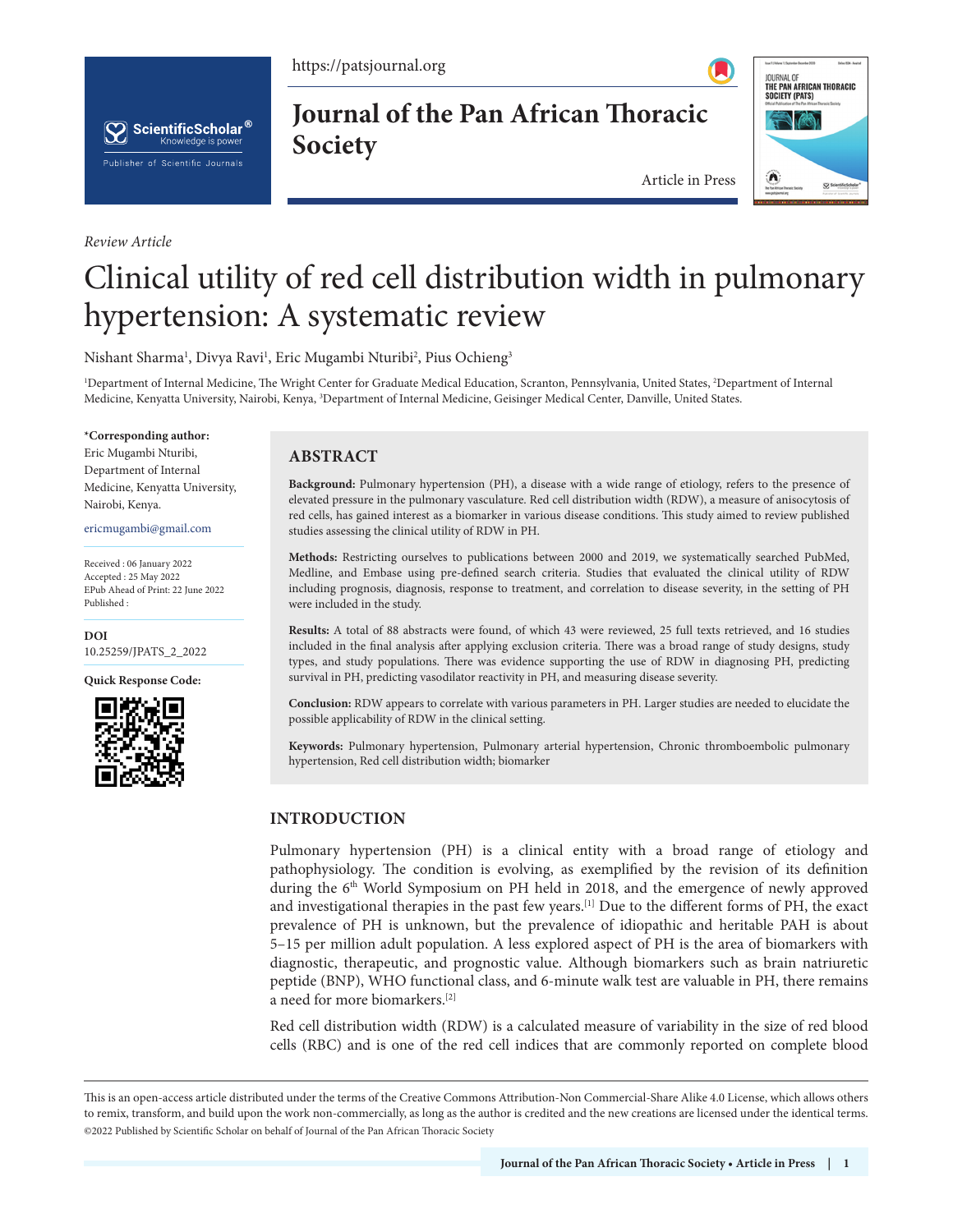counts. The normal reference range is 11.5–14.5%. An elevation beyond this range is classically associated with anemia, hemolysis, ineffective erythropoiesis, and blood transfusion. Given the role of RBC in various inflammatory diseases, there has recently been an interest in RDW as a diagnostic and prognostic marker in various conditions, including cirrhosis, $[3]$  acute heart failure, $[4]$  inflammatory bowel disorders,<sup>[5]</sup> and obstructive sleep apnea.<sup>[6]</sup> There have been manifold speculated mechanisms behind this phenomenon, including systemic inflammation, hypoxiainduced erythropoiesis, and nutritional deficiency. Given that the pathophysiology of PH, especially pulmonary artery hypertension (PAH), involves microvascular dysfunction and inflammation, the association of RDW with PH is a reasonable hypothesis. As such, the goal of this literature review was to systematically assess the available literature studying RDW in PH and to provide a synthesis of the data regarding the clinical utility of RDW as a potential biomarker in PH.

## **MATERIALS AND METHODS**

#### **Data sources and searches**

We searched PubMed, Medline, and EMBASE using our predetermined MeSH terms ("RDW," "Red Cell Distribution" and "Pulmonary Hypertension," "PAH") for abstracts and titles published in English between 2000 and 2020. We also performed author and reference tracking to identify additional articles that may be relevant to the review but did not appear on our preliminary database search.

## **Study selection**

All titles and abstracts were independently screened by two reviewers. We included observational (cohort, case-control, and cross-sectional) and interventional studies (randomized and control trials) involving humans (males and nonpregnant females) over the age of 12, published in English between January 1, 2000, and November 1, 2019. We excluded case reports, case series, review articles, editorials, *in vitro*, and animal studies. The same investigators independently reviewed full texts of selected articles to identify those that met inclusion criteria. Disagreements on inclusion were resolved by a third reviewer. Inter-rater reliability for the abstract selection process and the concurrent decision to include the article in the review were excellent (Cohen  $\kappa$  0.86).

## **Data extraction and quality assessment**

For each included study, investigators collected information on study design, study population, age and gender distribution, RDW values, and results. We assessed the risk of bias (ROB) using variants of the Newcastle-Ottawa scale as suitable for the study designs.[7,8] Two investigators independently rated study quality as low, moderate, or high ROB. Disagreements were resolved by consensus. Studies with a higher ROB tended to be rated that way because of small or non-representative samples or a deficiency of control for confounding factors.

## **Data synthesis and analysis**

We performed a qualitative assessment of the included studies due to the lack of reportable effect size and wide heterogeneity of the included studies. We reported the results in terms of hazard ratios (HR), odds ratios (OR), correlation coefficients (r) with confidence intervals (CI), and P-values, as applicable, and provided a narrative synthesis of the results.

# **RESULTS**

## **Study characteristics**

Out of 43 reviewed abstracts, 25 were selected for a full-text review. Nine studies were subsequently excluded from the study, and a total of 16 studies were included in this review [Figure 1]. Given the high degree of variability in study populations and endpoints, a decision was made to organize studies based on the group of PH that was assessed. Ten studies involved WHO Group 1 PH [Table 1], of which four evaluated PAH in connective tissue diseases (CTD). There were three studies of PH in chronic obstructive pulmonary disease (COPD) [Table 2], and three studies assessed chronic thromboembolic PH (CTEPH) [Table 3].

## **Association of RDW with group 1 PH**

Three studies revealed elevated RDW values in patients with the WHO Group 1 PH. Bellan *et al.* (low ROB)<sup>[9]</sup> demonstrated that patients with CTD and PH had a higher RDW compared to CTD patients without PH (14.9% vs. 13.8%,  $P = 0.02$ ). Zhao *et al.* (low ROB)<sup>[10]</sup> demonstrated similar findings in patients with systemic sclerosis (SSc); patients with SSc and PH had higher RDW values than those without pulmonary involvement  $(15.7 \pm 2.2\% \text{ vs.}$ 13.7  $\pm$  1.0%,  $P < 0.001$ ). The same study showed that among patients with SSc and interstitial lung disease, patients with PH had higher RDW than those without PH (16.3  $\pm$  2.2% vs. 14.0 ± 1.5%, *P* < 0.001). RDW was an independent risk factor for the presence of PH in SSc patients on multivariate analysis (OR 3.314, 95% CI 1.038–10.580, *P* = 0.043). Fox *et al*. (low ROB)[11] found higher RDW measurements in PH patients compared to healthy controls (15.2% vs. 12.8%, *P* < 0.0001).

## *RDW for the diagnosis of group 1 PH*

The diagnostic utility of RDW for PH was demonstrated in two studies; Bellan *et al*. calculated an AUC of 0.666 (95% CI 0.581–0.783,  $P = 0$  015) on receiver operator curve (ROC)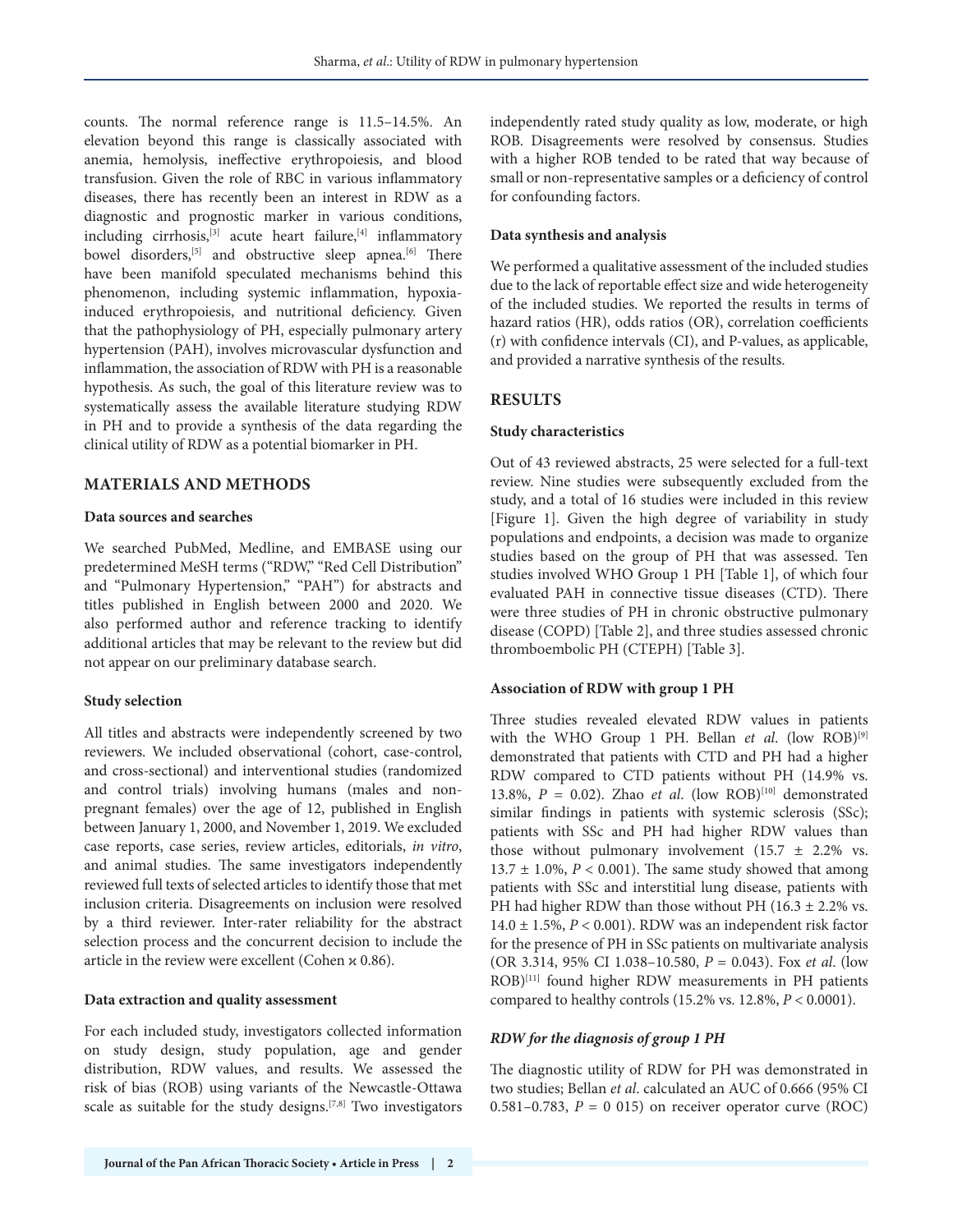

**Figure 1:** Flow chart representing selection of studies in the review process.

analysis of RDW as a diagnostic marker for PH.[9] A cutoff of ≥16% had a sensitivity and specificity of 40% and 88.3% for the diagnosis of PAH. For diagnosing PH in SSc patients, the AUC for RDW was 0.816 (95% CI 0.744–0.889, *P* < 0.001) in the study by Zhao *et al*., with an optimal cutoff of 14.3% (78.6% sensitive and 69.9% specific).<sup>[10]</sup>

#### *RDW versus measures of severity and hemodynamic parameters in group 1 PH*

The association between RDW and markers of disease severity commonly employed in PH, including 6-min, walk distance (6MWD), and WHO functional class (WHO FC), was found to be inconsistent. Three studies indicated a correlation between the degrees of elevation in RDW and 6MWD[9,12,13] while three did not.<sup>[10,14,15]</sup> However, there was a correlation between RDW and WHO FC in four studies.<sup>[10,12,14,16]</sup>

There was inconsistency in correlations between RDW and several hemodynamic parameters in PH. Four studies determined significant correlations with pulmonary artery pressures[9,12,13,15] while two did not.[14,16] Similarly, two studies established a significant correlation between RDW and pulmonary vascular resistance (PVR), [13,14] while three did not.[12,14,16]

#### *RDW and survival in group 1 PH*

Xi *et al*. (low ROB)[16] demonstrated a significantly worse survival rate among idiopathic PAH patients with elevated RDW, on Kaplan-Meier survival analysis (Logrank  $P = 0.007$ ). In patients with idiopathic PAH, Rhodes *et al*. (low ROB) calculated an AUC of 0.82 for mortality prediction, which outperformed other markers of survival, including 6MWD. An RDW cutoff of 15.7% had a sensitivity of 82.4% to predict mortality.<sup>[14]</sup>

Similar results were observed in patients with Eisenmenger syndrome (low ROB) were subjects with RDW ≥13.9% had a significantly lower survival rate than subjects with RDW < 13.9%  $(P < 0.001)$ . In the same study, a higher RDW was found in nonsurvivors compared with survivors  $(16.9\% \pm 4.4\% \text{ vs. } 14.3\%$  $\pm$  2.3%,  $P = 0.015$ ). The AUC for RDW as a predictor for survival was 0.735 ( $P < 0.001$ ), with an optimal cutoff of 13.9%.<sup>[13]</sup>

Hui *et al.* (moderate ROB) found that elevated baseline RDW was a significant risk factor for poor overall survival and clinical outcomes (HR 1.79, 95% CI 1.14–2.80, *P* = 0.012) in patients with PH and primary Sjogren's syndrome. High RDW was associated with worse 3-year overall survival and expected overall survival than normal RDW (59.5% vs. 88.7%, log-rank test, *P* = 0.015 and 132.7 vs. 52.7 months, log-rank test,  $P = 0.015$ , respectively).<sup>[12]</sup> However, Li *et al.* (moderate ROB) did not find a significant difference in RDW between survivors and non-survivors in PH subjects with hereditary hemorrhagic telangiectasia ( $n = 9$ ).<sup>[17]</sup>

In a multi-etiology PAH cohort, Smukowska-Gorynia *et al*. (moderate ROB) found that RDW was predictive of death. Survivors had a statistically significant  $(P = 0.015)$  decrease in RDW levels after introduction or intensification of specific treatment, while there was no statistically significant (*P* = 0.29) decrease in RDW levels in non-survivors after the change of therapy.[18]

#### *RDW as a predictor of vasodilator reactivity*

Xi *et al*. (low ROB) found that RDW had prognostic value for predicting vasodilator reactivity in PAH (OR 18.453, 95% CI 2.279–149.391,  $P = 0.006$ ). The optimal RDW value for predicting a positive response in acute pulmonary vasodilator testing was 13.65% (AUC 0.747, 95% CI 0.632–0.861, 89.5% sensitive, and 52.7% specific).<sup>[16]</sup>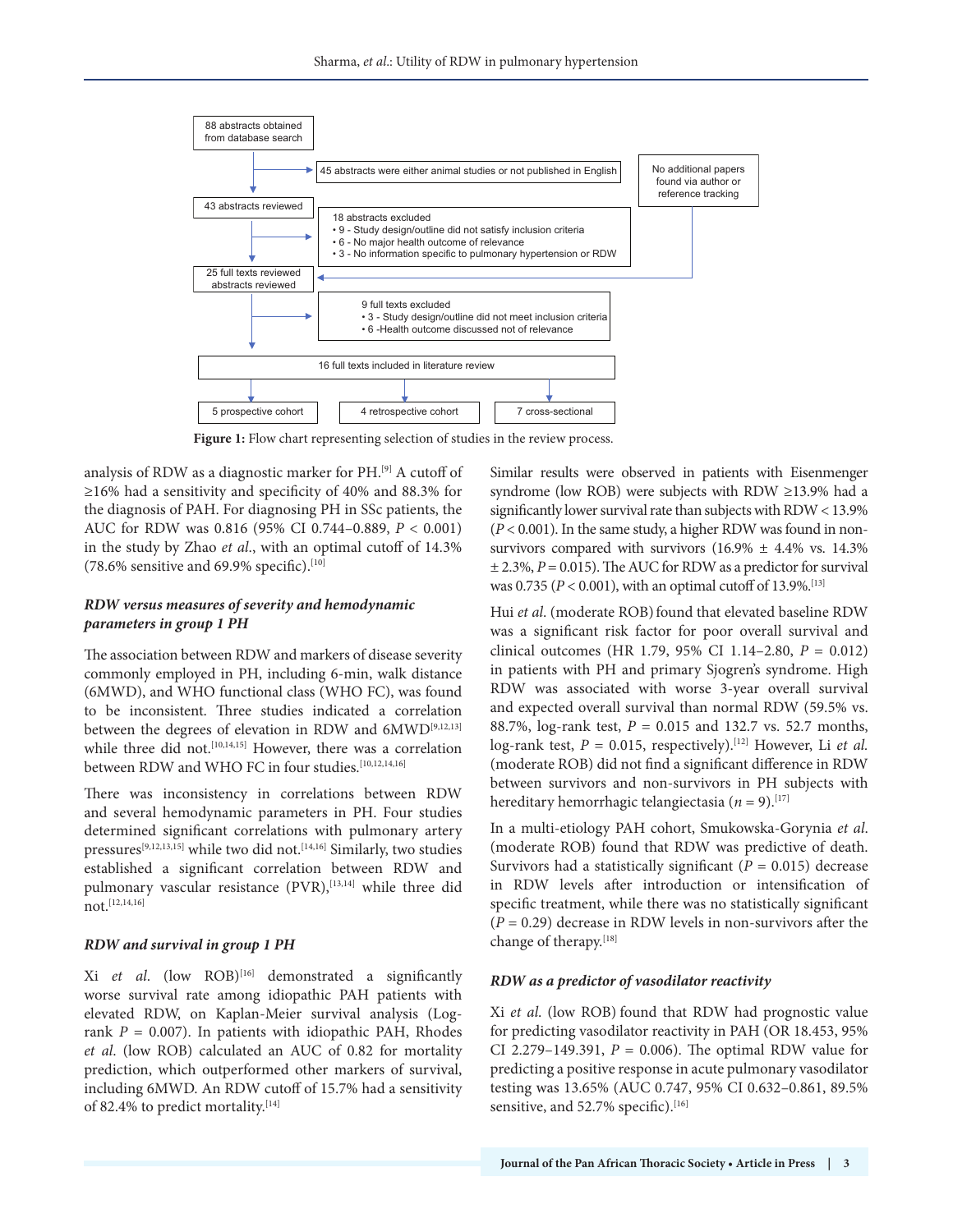| Table 1: Studies that examined RDW in Group 1 pulmonary hypertension. |                         |                                                                                     |                                                                                                              |                                                                                                                                                                                                                                                                                                                                                                                                          |                     |  |
|-----------------------------------------------------------------------|-------------------------|-------------------------------------------------------------------------------------|--------------------------------------------------------------------------------------------------------------|----------------------------------------------------------------------------------------------------------------------------------------------------------------------------------------------------------------------------------------------------------------------------------------------------------------------------------------------------------------------------------------------------------|---------------------|--|
| Author, year                                                          | Study design            | Study<br>population                                                                 | Subject age<br>$(mean \pm SD)$                                                                               | <b>Results</b>                                                                                                                                                                                                                                                                                                                                                                                           | <b>Risk of Bias</b> |  |
| Smukowska<br>-Gorynia<br>et al., 2018                                 | Prospective<br>cohort   | 77 patients<br>with PH and<br>inoperable<br><b>CTEPH</b>                            | Prognostic:<br>52.15±17.49;<br>Rx response:<br>54.45±15.18                                                   | On Cox regression analysis, RDW predicted death:<br>RDW last (HR 1.21; 95% CI 1.06-1.39, P<0.01),<br>RDW mean (HR 1.47; 95% CI 1.19-1.82, P<0.001)<br>and RDW max (HR 1.14; 95% CI 1.00-1.29,<br>$P=0.04$ )<br>Decrease in RDW levels after introduction or<br>intensification of specific treatment was statistically<br>significant ( $P=0.015$ ) in survivors, but not in<br>non-survivors $(P=0.29)$ | Low                 |  |
| Bellan et al.,<br>2018                                                | Cross-sectional         | CTD without<br>PH: 121; CTD<br>with $PH: 20$ ,<br>PH of other<br>etiology: 59       | CTD without<br>PH: 62 (52-72);<br>CTD with PH:<br>74 (69-79),<br>PH of other<br>etiology: 73<br>$(64 - -79)$ | CTD patients with PH had higher RDW (14.9, 95%<br>CI 13.5-17.2) compared to those without PAH (13.8,<br>95% CI 13.1-15.0) (P=0.02)<br>RDW had an AUC of 0.666 (95% CI 0.581-0.783,<br>$P=0.015$ ) for the diagnosis, with a cut-off value<br>of $\geq$ 16% being 40.0% sensitive and 88.3% specific<br>RDW directly correlated to PASP ( $r=0$ 381,<br>$P=0.0008$                                        | Moderate            |  |
| Li et al., 2019                                                       | Prospective<br>cohort   | HHT-PH: 9;<br><b>IPAH: 18</b>                                                       | HHT-PH:<br>33.89±10;<br>IPAH:<br>32.06±9.18                                                                  | HHT-PH patients had higher RDW than IPAH<br>patients (14.88±2.93 vs. 13.19±0.83, P=0.031)                                                                                                                                                                                                                                                                                                                | Low                 |  |
| Zhao et al.,<br>2018                                                  | Cross-sectional         | SSc patients;<br>RDW <13.6%:<br>$54; 13.6-$<br>14.6%: 39;<br>$>14.6\%$ : 52         | RDW <13.6%:<br>43.0 (SD 12.2);<br>$13.6 - 14.6\%$ :<br>44.6 (SD 11.8);<br>$>14.6\%$ : 43.3<br>(SD 10.9)      | SSc patients with PH had significantly higher RDW<br>compared to SSc patients without pulmonary disease<br>$(15.7 \pm 2.2\% \text{ vs. } 13.7 \pm 1.0\%, P < 0.001)$<br>AUC of the RDW to indicate PAH in SSc was 0.816<br>(95% CI 0.744-0.889) with an optimal RDW cutoff<br>point of 14.3% with a sensitivity and specificity of<br>78.6% and 69.9%                                                    | Low                 |  |
| Fox et al.,<br>2012                                                   | Cross-sectional         | PH: 40;<br>Controls: 30                                                             | PH: 52 (CI 47-<br>56); Controls:<br>$41(31-45)$                                                              | PH patients were found to have higher RDW (15.2%,<br>95% CI 14.6-15.9) than the control group (12.8%<br>95% CI 12.6-13.0; P<0.0001)                                                                                                                                                                                                                                                                      | Low                 |  |
| Decker et al.,<br>2011                                                | Cross-sectional         | Sleep apnea<br>PH: 4; IPAH:<br>19; Asthma:<br>14; Controls:<br>12                   | Sleep apnea PH:<br>57±6; IPAH:<br>48±3; Asthma:<br>40±3; Controls:<br>$36+3$                                 | All patients with PH had significantly higher RDW<br>than controls and asthmatics<br>RDW was proportional to PASP on TTE (r=0.47,<br>$P=0.01$ ), mPAP (r=0.51, P=0.01), RAP (r=0.62,<br>$P=0.002$ ) and PVR (r=0.61, P=0.02)<br>RDW correlated with 6MWD (r= $-0.52$ , P=0.01)                                                                                                                           | Low                 |  |
| Yang et al.,<br>2014                                                  | Retrospective<br>cohort | Patients with<br>Eisenmenger<br>syndrome.<br>Survivors: 88;<br>Non-survivors:<br>21 | Survivors:<br>$32 \pm 11;$<br>Non-survivors:<br>$28\pm9$                                                     | RDW was shown to be significantly higher<br>in non-survivors compared with survivors<br>$(16.9 \pm 4.4\% \text{ vs. } 14.3 \pm 2.3\%, P = 0.015)$<br>RDW significantly correlated with mixed<br>venous oxygen saturation ( $r = -0.286$ , $P = 0.003$ ),<br>arterial oxygen saturation ( $r = -0.423$ , $P < 0.001$ ),<br>mPAP ( $r=0.271$ , $P=0.004$ ), TPR ( $r=0.465$ ,<br>$P<0.001$ )               | Low                 |  |
| Xi et al.,<br>2015                                                    | Prospective<br>cohort   | Patients with<br><b>IPAH. RDW</b><br>≤13.65%:<br>87; RDW<br>$> 13.65\%$ : 80        | RDW≤13.65%:<br>$33 \pm 11;$<br>RDW>13.65%:<br>$33 \pm 11$                                                    | AUC for RDW predicting a positive response to<br>acute pulmonary vasodilator reactivity testing was<br>0.747 (95% CI 0.632-0.861), with an optimal cutoff<br>of 13.65% (89.5% sensitive, 52.7% specific)<br>RDW predicted vasodilator reactivity on<br>multivariate analysis (OR 18.453, CI 2.279-149.391,<br>$P=0.0006$                                                                                 | Low                 |  |

*(Contd...)*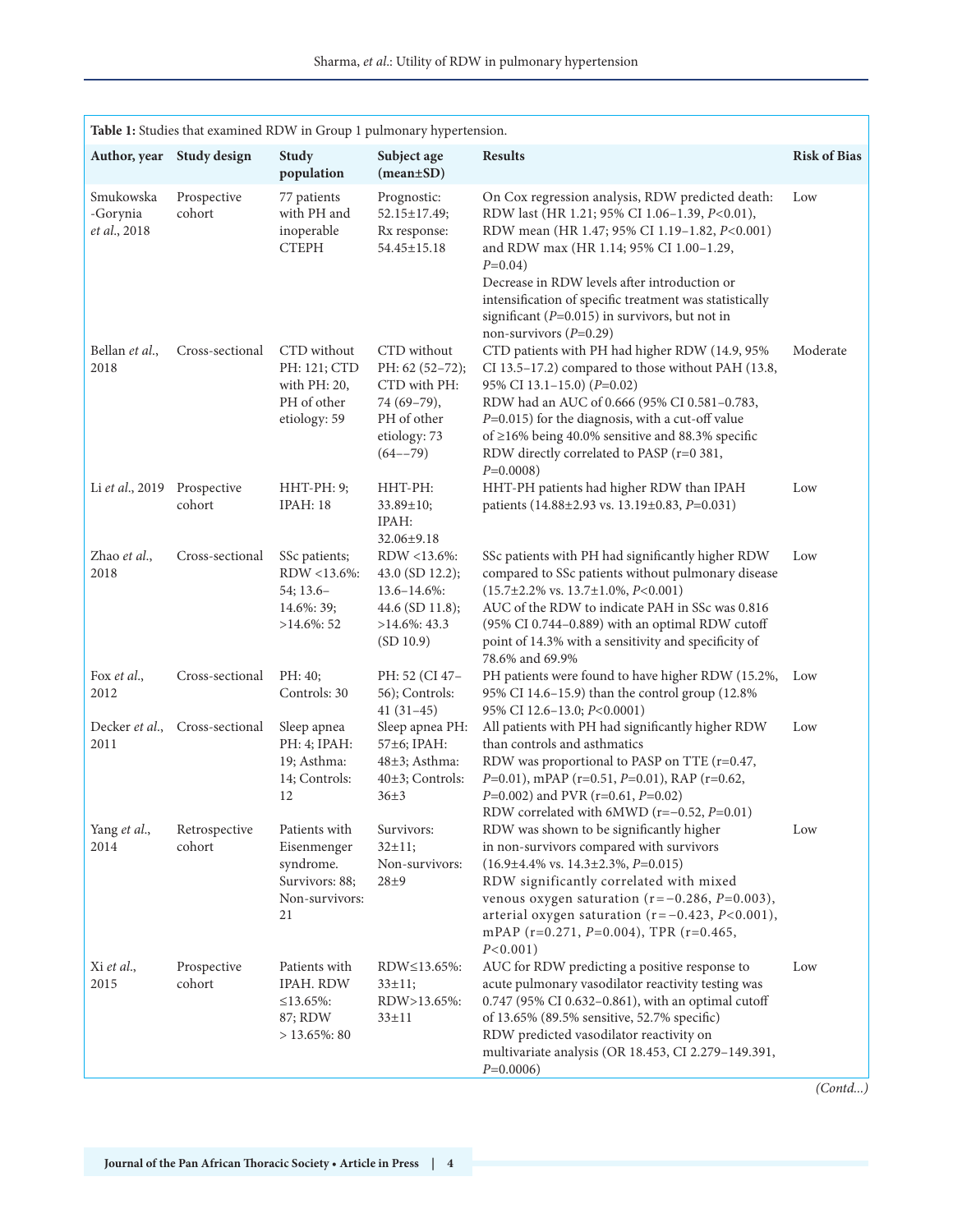| Table 1: (Continued).                                                                                                                                                                                                                                                         |                         |                                                                          |                                                                               |                                                                                                                                                                                                                                                                                                                    |                     |  |
|-------------------------------------------------------------------------------------------------------------------------------------------------------------------------------------------------------------------------------------------------------------------------------|-------------------------|--------------------------------------------------------------------------|-------------------------------------------------------------------------------|--------------------------------------------------------------------------------------------------------------------------------------------------------------------------------------------------------------------------------------------------------------------------------------------------------------------|---------------------|--|
| Author, year                                                                                                                                                                                                                                                                  | Study design            | <b>Study</b><br>population                                               | Subject age<br>$(mean \pm SD)$                                                | <b>Results</b>                                                                                                                                                                                                                                                                                                     | <b>Risk of Bias</b> |  |
| Rhodes<br>et al., 2011                                                                                                                                                                                                                                                        | Prospective<br>cohort   | IPAH: 139;<br>Controls: 40                                               | IPAH: $47.6$ ( $\pm$<br>$15.8$ ; Controls:<br>39.7 $(\pm 9.3)$                | RDW was a significant, independent prognostic<br>factor for PH, with an AUC of 0.82 for predicting<br>survival on ROC analysis<br>A cutoff of 15.7% had a sensitivity of 82.4% to predict<br>mortality. In addition, RDW correlated with WHO<br>functional class ( $P<0.01$ ) and 6MWD ( $r=-0.250$ ,<br>$P=0.008$ | Low                 |  |
| Hiu, 2019                                                                                                                                                                                                                                                                     | Retrospective<br>cohort | Patients with<br>pSS, PH. RDW<br>$\leq$ 15%: 33:<br>$RDW > 15\%$ :<br>22 | RDW $\leq$ 15%:<br>$40.82$ (SD $8.09$ );<br>$RDW > 15\%$ :<br>40.82 (SD 8.09) | Patients with RDW>15% had a significantly worse<br>3-year overall survival those with RDW≤15% (59.5<br>vs. 88.7%, $log$ rank test, $P=0.015$ )                                                                                                                                                                     | Moderate            |  |
| 6MWD: 6-minute walk distance, AUC: Area under curve, CTD: Connective tissue disorders, CTEPH: Chronic thromboembolic pulmonary<br>bypartension HHT. Hereditary hemorrhagic telangiectasia IDAH, Idionathic pulmonary artery hypertension mPAD, Mean pulmonary artery pressure |                         |                                                                          |                                                                               |                                                                                                                                                                                                                                                                                                                    |                     |  |

ension, HHT: Hereditary hemorrhagic telangiectasia, IPAH: Idiopathic pulmonary artery hypertension, mPAP: Mean pulmonary artery pressure, PASP: Pulmonary artery systolic pressure, PH: Pulmonary hypertension, pSS: Primary Sjogren's syndrome, PVR: Pulmonary vascular resistance, RAP: Right atrial pressure, RDW: Red cell distribution width, Ssc: Systemic Sclerosis

| Table 2: Studies that examined RDW in PH associated with COPD.                                                                                                                                                                |                                                                                                                                                                                                                                                                                                                                                                                                                                                                                                              |                               |  |  |  |  |
|-------------------------------------------------------------------------------------------------------------------------------------------------------------------------------------------------------------------------------|--------------------------------------------------------------------------------------------------------------------------------------------------------------------------------------------------------------------------------------------------------------------------------------------------------------------------------------------------------------------------------------------------------------------------------------------------------------------------------------------------------------|-------------------------------|--|--|--|--|
| Author,<br>Study design<br><b>Study population</b><br>Subject age<br>$(mean \pm SD)$<br>year                                                                                                                                  | <b>Results</b>                                                                                                                                                                                                                                                                                                                                                                                                                                                                                               | <b>Risk of</b><br><b>Bias</b> |  |  |  |  |
| COPD with PH:<br>COPD<br>Cross-sectional<br>Yang<br>with PH:<br>39; COPD without<br>et al.,<br>2019<br>PH: 174<br>70.95±6.36;<br>COPD without<br>PH: 70.95±6.82                                                               | COPD patients with PH had higher RDW than those<br>without PH (15.10±1.72 vs. 13.70±1.03, P<0.001)<br>RDW was an independent risk factor for PH (OR<br>1.521, 95% CI 1.001-2.313, P=0.050) on multivariate<br>analysis<br>The AUC for RDW for the diagnosis of PH was<br>$0.749\pm0.054$ (P<0.001) with an optimal cutoff of<br>14.65% (69.2% sensitive, 82.8% specific)<br>RDW positively correlated with pulmonary artery<br>systolic pressure ( $r=0.390$ , $P=0.014$ ), BNP ( $r=0.513$ ,<br>$P=0.001$ ) | Low                           |  |  |  |  |
| Cross-sectional<br>COPD: 175;<br>Ozgul,<br>COPD: $61\pm7.4$ .<br>Healthy controls:<br>2016<br>Healthy<br>controls:<br>210<br>$57.4 \pm 11$                                                                                    | Patients with high RDW $(>15.5%)$ were more likely to<br>have PH $(P=0.004)$<br>RDW positively correlated with the presence of PH<br>$(r=0.1, P=0.02)$                                                                                                                                                                                                                                                                                                                                                       | Low                           |  |  |  |  |
| Seyhan,<br><b>COPD</b> with RDW<br>COPD with<br>Retrospective<br>cohort<br>$RDW > 15.5\%$ :<br>2013<br>$>15.5\%$ : 108;<br>COPD with RDW<br>$61.8 \pm 7.2$ ;<br>$\leq$ 15.5%: 162<br>COPD with<br>RDW $\leq$ 15.5%:<br>60±7.4 | Patients with high RDW $(>15.5%)$ were more likely to<br>have PH $(61\% \text{ vs. } 40\%, P=0.02)$<br>RDW positively correlated with PH $(r=0.16, P=0.03)$                                                                                                                                                                                                                                                                                                                                                  | Low                           |  |  |  |  |

COPD: Chronic obstructive pulmonary disease, PH: Pulmonary hypertension, RDW: Red cell distribution width

#### **RDW- and COPD-associated PH**

Three studies (all with low ROB) [Table 2] examined the association between RDW and PH in the setting of COPD. A retrospective study by Yang *et al*. demonstrated a higher RDW among COPD patients with PH than those without PH (15.10 ± 1.72 vs. 13.70 ± 1.03, *P* < 0.001). RDW positively correlated with pulmonary artery systolic pressure ( $r = 0.390$ ,  $P = 0.014$ ) and BNP ( $r = 0.513$ ,  $P = 0.001$ ). On multivariate analysis, RDW was an independent risk factor for PH (OR 1.521, 95% CI 1.001–2.313, *P* = 0.050). On ROC analysis, the AUC for RDW was 0.749 ± 0.054 (*P* < 0.001) with an optimal cutoff of 14.65% for diagnosing PH (69.2% sensitive and 86.8% specific).[19] Ozgul *et al*. and Seyhan *et al*. found a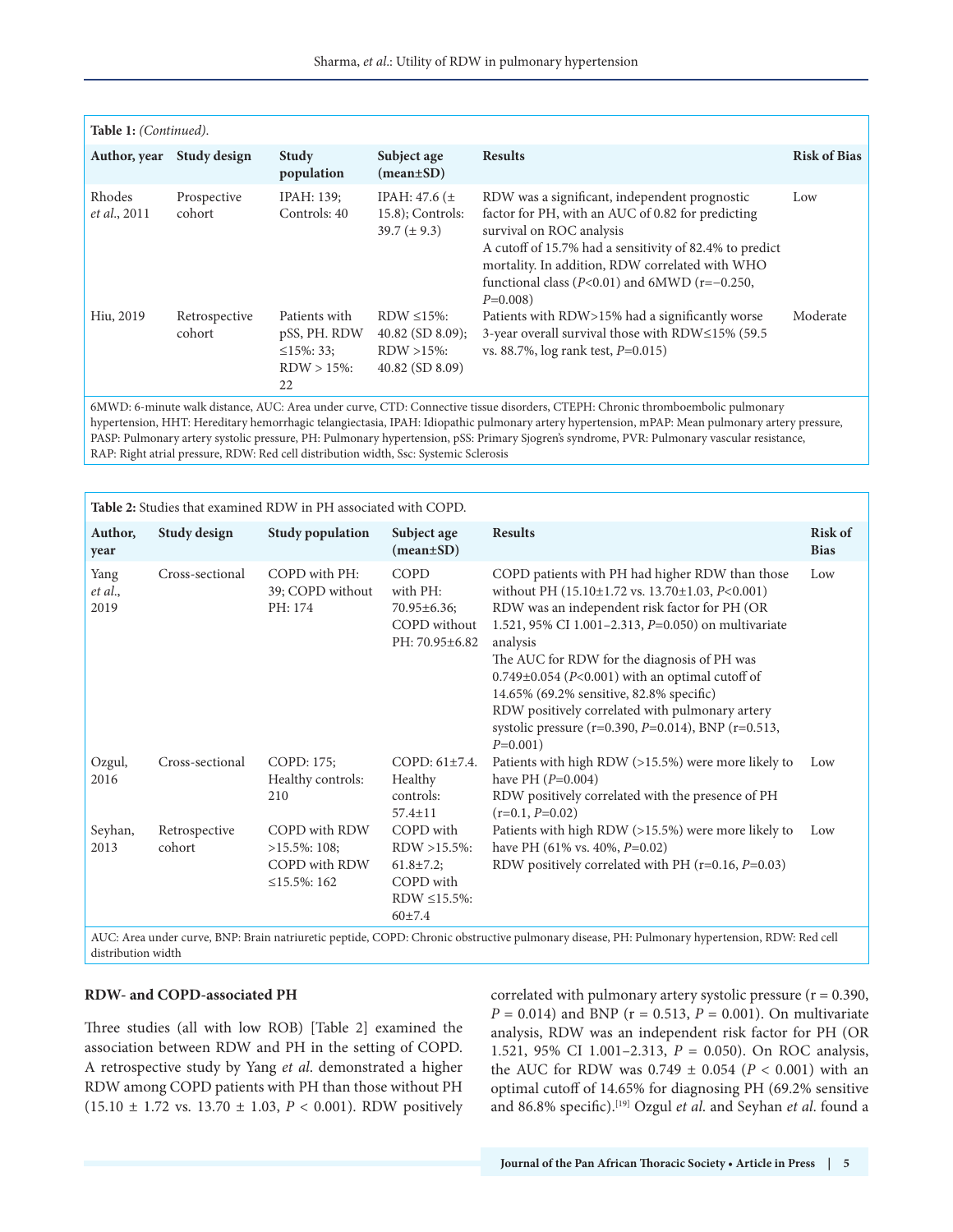| Table 3: Studies that examined RDW in CTEPH.                                                                                                          |                         |                                                                                          |                                                               |                                                                                                                                                                                                                                                                                                                                                                                                                                                                                                                                                                                                                                                                                                              |                               |  |
|-------------------------------------------------------------------------------------------------------------------------------------------------------|-------------------------|------------------------------------------------------------------------------------------|---------------------------------------------------------------|--------------------------------------------------------------------------------------------------------------------------------------------------------------------------------------------------------------------------------------------------------------------------------------------------------------------------------------------------------------------------------------------------------------------------------------------------------------------------------------------------------------------------------------------------------------------------------------------------------------------------------------------------------------------------------------------------------------|-------------------------------|--|
| Author,<br>year                                                                                                                                       | Study design            | <b>Study population</b>                                                                  | Subject age<br>$(mean \pm SD)$                                | <b>Results</b>                                                                                                                                                                                                                                                                                                                                                                                                                                                                                                                                                                                                                                                                                               | <b>Risk of</b><br><b>Bias</b> |  |
| Wang<br>et al.,<br>2016                                                                                                                               | Cross-sectional         | CTEPH: 56;<br>Matched controls:<br>56                                                    | CTEPH:<br>52.79±11.38;<br>Matched<br>controls:<br>52.93±12.62 | CTEPH patients had higher RDW values than healthy<br>controls (13.82±1.14% vs. 12.75±0.49%, P=0.000)<br>RDW was a significant, independent parameter for<br>the diagnosis of CTEPH on multivariate regression<br>analysis (HR 6.265, 95% CI 2.866-13.698, P=0.000)<br>The AUC for RDW was 0.815 (95% CI 0.734-0.895,<br>$P=0.000$ ) with an optimal cutoff of 13.05% (82.1%)<br>sensitive, 71.4% specific) for CTEPH diagnosis<br>RDW positively correlated with PVR (r=0.292,<br>$P=0.029$ ) and WHO functional class (r=0.450,<br>$P=0.001$ )                                                                                                                                                              | Low                           |  |
| Xi et al.,<br>2014                                                                                                                                    | Prospective<br>cohort   | Subjects divided<br>into 2 groups<br>based on RDW.<br>RDW >15: 12;<br>RDW $\leq$ 15: 202 | $RDW > 15$ :<br>59±14; RDW<br>$\leq$ 15: 61±15                | Patients with elevated RDW levels had a significant<br>increased risk for CTEPH than those without (50% vs.<br>$6.5\%, P=0.002$<br>RDW had significant predictive value for CTEPH on<br>univariate (OR, 14.417, 95% CI 3.203-64.892, P=0.001)<br>and multivariate logistic regression analysis (OR 7.916,<br>95% CI 1.474-42.500, P=0.016)<br>AUC was 0.730 for RDW (95% CI 0.622-0.839,<br>$P=0.002$ )                                                                                                                                                                                                                                                                                                      | Low                           |  |
| Abul<br>et al.,<br>2014                                                                                                                               | Retrospective<br>cohort | Pts with PE and<br>CTEPH: 16;<br>Pts with PE without<br><b>CTEPH: 187</b>                | PE with<br>CTEPH: 69±13;<br>PE without<br>CTEPH: 64±15        | CTEPH patients had higher RDW at the time<br>of diagnosis of PE than those without CTEPH<br>$(17.04+3.46\%, 14.64+1.82\%; P \le 0.015);$<br>RDW was also higher in the CTEPH patients at<br>the time of diagnosis of CTEPH during follow-up<br>compared with the baseline RDW level of CTEPH<br>patients at the time of initial PE diagnosis (18.63+3.58,<br>17.02+3.59, respectively; P=0.014<br>A multivariate regression analysis showed that RDW,<br>hazard ratio (HR): 1.58 (95% CI: 1.09-2.30), was a<br>predictor of CTEPH $(P \le 0.016)$<br>The AUC for RDW for the diagnosis of CTEPH was<br>0.735 (95% CI: 0.600-0.869), with an optimal cutoff of<br>14.65% being 62% specific and 75% sensitive | Low                           |  |
| $\epsilon$ MWD: $\epsilon$ -minute walk distance. AUC: Area under curve. CTEPH: Chronic thromboembolic pulmonary hypertension. PF: Pulmonary embolism |                         |                                                                                          |                                                               |                                                                                                                                                                                                                                                                                                                                                                                                                                                                                                                                                                                                                                                                                                              |                               |  |

6MWD: 6-minute walk distance, AUC: Area under curve, CTEPH: Chronic thromboembolic pulmonary hypertension, PE: Pulmonary embolism, RDW: Red cell distribution width

higher likelihood of PH in patients with high RDW (>15.5%) compared to those with non-elevated RDW  $(\leq15.5\%)$  $(P = 0.004$  and 0.02, respectively), as well as a positive correlation between RDW and PH ( $r = 0.1$ ,  $P = 0.02$  and  $r = 0.16$ ,  $P = 0.03$ , respectively).<sup>[20,21]</sup>

#### **CTEPH**

There were three studies (all with low ROB) [Table 3] on RDW in Group IV PH or CTEPH. Wang *et al*. found that CTEPH patients had higher RDW values than healthy controls (13.82 ± 1.14% vs. 12.75 ± 0.49%, *P* = 0.000). RDW was a significant parameter for the detection of CTEPH on multivariate regression analysis (OR 6.265, 95% CI 2.866–13.698, *P* = 0.000). The AUC for RDW was 0.815 (95% CI 0.734–0.895, *P* = 0.000), with an optimal cutoff of 13.05% (82.1% sensitive and 71.4% specific). RDW correlated positively with PVR ( $r = 0.292$ ,  $P = 0.029$ ) and WHO functional class ( $r = 0.450$ ,  $P = 0.001$ ).<sup>[22]</sup> The other two studies evaluated the applicability of RDW in predicting CTEPH in patients with acute pulmonary embolism. Xi *et al*. found that patients with elevated RDW levels (>15%) at the time of PE were more likely to develop symptomatic CTEPH compared with those with normal RDW (50% vs. 6.5%,  $p = 0.002$ .<sup>[23]</sup> Abul *et al.* noted a higher RDW at the time of PE diagnosis in symptomatic CTEPH patients than in those without CTEPH (17.04 ± 3.46% vs. 14.64 ± 1.82%,  $P = 0.015$ , as well as a higher RDW at the time of diagnosis of CTEPH compared to baseline RDW at the time of PE (18.63 ± 3.58, 17.02 ± 3.59, *P* = 0.014). RDW was a significant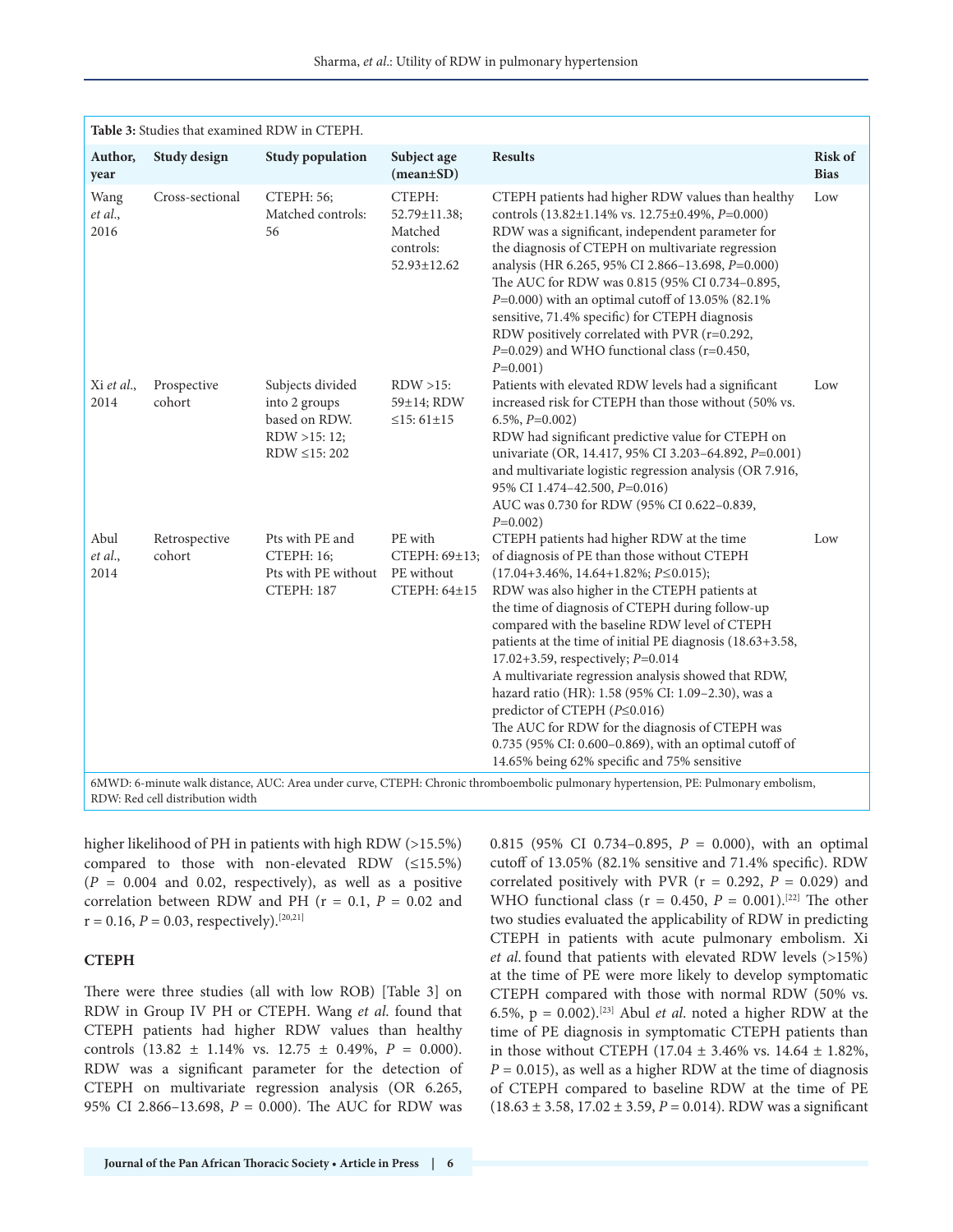predictor of CTEPH on multivariate analysis in both studies (OR 7.916, 95% CI 1.474–42.500, *P* = 0.016 and HR 1.58, 95% CI 1.09–2.30, *P* = 0.016, respectively). AUC values for the prediction of CTEPH were 0.730 (95% CI 0.622–0.839, *P* = 0.002) and 0.735 (95% CI 0.600–0.869), with an optimal cutoff of 14.65% (75% sensitive and 62% specific) in the latter study. Elevated baseline RDW values were associated with an increased risk of all-cause death (HR 7.370, 95% CI 1.291-42.066,  $P = 0.025$ ), with a significant difference in survival rate between patients with elevated, and those with normal RDW (*P* < 0.001).[24]

## **DISCUSSION**

This review demonstrates that RDW correlates with various parameters of PH including diagnosis, survival, severity, and vasodilator response.

RDW is an integrative measure of ineffective erythropoiesis, subclinical hemolysis, malnutrition, systemic inflammation, oxidative stress, and renal dysfunction.[25] However, RDW is increased in relation to diagnostic, therapeutic, and prognostic parameters associated with PH. Several mechanisms can explain the association between RDW and PH. First, RDW may reflect levels of inflammatory cytokines, including tumor necrosis factor  $\alpha$ , interleukin-1 (IL-1), and IL-6, therefore, implying that the prognostic value of RDW is tied to its relationship to the severity of chronic inflammatory states.[26] Inflammatory cytokines can affect erythropoiesis through inhibition of erythropoietin and an alteration of erythrocyte membrane deformability, contributing to anisocytosis.[22,27] An inflammatory component can be attributed to PH; one study demonstrated increased expression of C-reactive protein (CRP) receptor lectin-like oxidized low-density lipoprotein receptor-1 on cells isolated from pulmonary vasculature of CTEPH patients.[28] Several of the studies that we reviewed demonstrated a significant correlation between RDW and markers of inflammation, including erythrocyte sedimentation rate and CRP. Second, RDW reflects the development and extent of hypoxia, which is known to stimulate the secretion of erythropoietin and consequent erythrocytosis. Bellan *et al*. did find a trend, although non-significant, of higher RDW values in PAH patients with chronic respiratory failure.<sup>[9]</sup> In the study by Yang *et al*., RDW negatively correlated with mixed venous and arterial oxygen saturation.<sup>[13]</sup> Third, RDW may be an indicator of subclinical hemolysis in PAH. Fox *et al.* demonstrated a significant correlation between erythrocyte creatine (EC), a measure of hemolysis, and various measures of disease severity.[11] However, EC did not correlate with sPAP or right heart dysfunction on transthoracic echocardiogram, suggesting that subclinical hemolysis may be a modifier of disease severity independent of any effects on pulmonary vascular hemodynamics. Free hemoglobin

released from hemolyzed erythrocytes promotes the depletion of nitric oxide (NO), with subsequent endothelial dysfunction, inflammation, thrombosis, vasoconstriction, and capillary smooth muscle proliferation.<sup>[11]</sup> Fourth, anisocytosis is a manifestation of functional iron deficiency. Zinc-protoporphyrin, which is formed when zinc is inserted into the protoporphyrin ring in lieu of iron in conditions of iron deficiency or defective iron metabolism, was found to be elevated in PAH patients compared to controls in the study by Decker *et al*. [15] Iron-containing proteins are important components in several processes including mitochondrial function and synthesis of NO by NO synthetases, abnormalities of which may be a component of the pathophysiology of PH.

Our review suggests a possible correlation between RDW and PH, not merely as a diagnostic marker, but also as a marker for predicting its onset in at-risk patients, response to treatment, and prognosis. Patients with PH tended to have a higher RDW, and patients with higher RDW were more likely to have PH. This held true across the various PH-WHO groups. Petrauskas *et al*. found that RDW was uniformly elevated among the various subtypes of PH, indicating that the relationship between RDW and PH might be independent of etiology.<sup>[29]</sup> RDW was found to have value as an independent diagnostic marker for PH, with a ROC ranging from 0.666 to 0.816 on AUC analysis. Similarly, Hampole *et al*. demonstrated that RDW was an independent predictor of mortality across various groups of PH.<sup>[30]</sup> There was a wide variation in the optimum cutoff RDW value for the diagnosis of PH (13.05–16%), which is perhaps reflective of the wide heterogeneity of study populations and study designs encountered. However, the elevation of RDW across all groups of PH may suggest a lack of pulmonary vascular specificity.

The correlation between RDW and various markers of disease severity, including 6MWD and WHO functional class, as well as hemodynamic parameters such as pulmonary artery pressures and PVR, was inconsistent. This discrepancy may be attributed to study heterogeneity and a lack of power to detect significant correlations.

Acute pulmonary vasodilator reactivity is an important component in the evaluation of patients with PH and has therapeutic implications. Xi *et al*. found a significant association between RDW and vasodilator reactivity that was independent of mPAP and PVR, indicating that this association might be based on non-hemodynamic mechanisms.[16] This corresponds to the findings by Grignola *et al*. who showed that patients with a positive reactivity test did not necessarily have vasodilatation as evaluated by intravascular ultrasound.[31]

RDW may also be a marker of response to treatment and prognosis. Smukowska-Gorynia *et al.* demonstrated that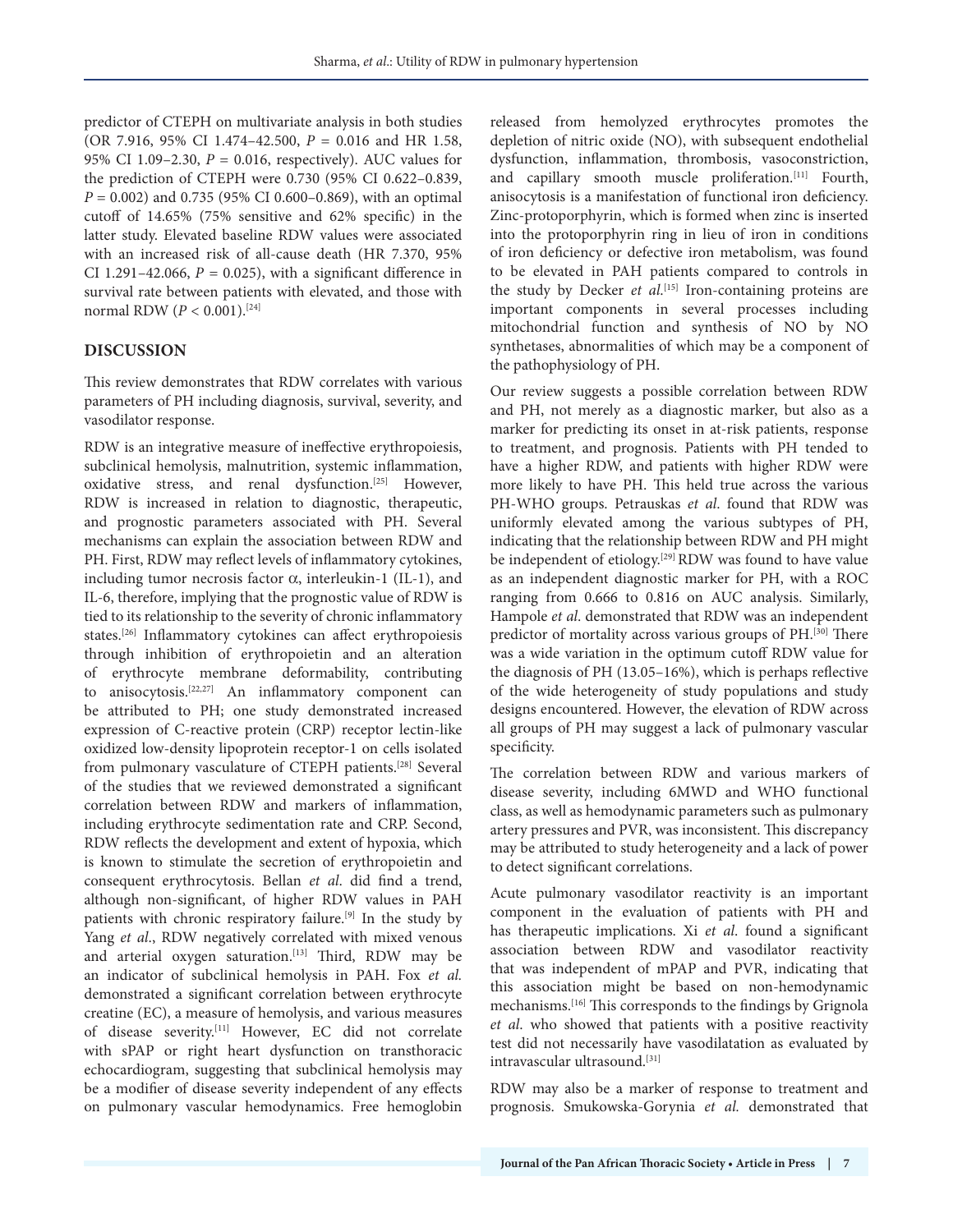patients who underwent treatment and survived (with a median follow-up period of 65 months) had a significant decrease in RDW following initiation or intensification of treatment, while those who died did not.<sup>[18]</sup> In addition, following initiation or intensification of treatment, survivors had a lower RDW than non-survivors. Kaplan-Meier survival analysis in various studies indicated significantly higher mortality in association with higher RDW.

Furthermore, RDW may predict the risk of CTEPH in patients with acute pulmonary embolism. Xi *et al*. and Abul *et al*. demonstrated that a higher RDW at the time of diagnosis of PE correlated with an increased probability of CTEPH on follow-up.[23,24] The latter study found an optimal cutoff value of 14.65% for the prediction of CTEPH. If validated, this may be valuable in risk stratification for PE patients in assessing risk for CTEPH.

Our systematic review exposed a few gaps in the body of available evidence. The elevation of RDW across different PH groups may be interpreted as a lack of specificity but could also present an opportunity for precision medicine. The 6th World Symposium revised the definition of PH to include mPAP of >20 mmHg may also change our findings since all the studies that we reviewed used the older definition of mPAP P25 mm Hg. A robust study design that incorporates the revised definition of PH and is appropriately powered would be better suited to elucidate the diagnostic and prognostic value of RDW for PH.

## **CONCLUSION**

In summary, there may be a relationship between RDW and PH in its various forms, with consequent utility in diagnosis, prognosis, and disease monitoring, among others. Further studies are required to define the clinical utility of this relationship.

#### **Declaration of patient consent**

Patient's consent not required as there are no patients in this study.

#### **Financial support and sponsorship**

Nil.

#### **Conflicts of interest**

There are no conflicts of interest.

#### **REFERENCES**

1. Galiè N, McLaughlin VV, Rubin LJ, Simonneau G. An overview of the 6<sup>th</sup> world symposium on pulmonary hypertension. Eur Respir J 2019;53:1802148.

- 2. Benza RL, Gomberg-Maitland M, Miller DP, Frost A, Frantz RP, Foreman AJ, *et al*. The REVEAL registry risk score calculator in patients newly diagnosed with pulmonary arterial hypertension. Chest 2012;141:354-62.
- 3. Lan F, Wei H, Zhu X, Li S, Qin X. Increased red cell distribution width is strong inflammatory marker of liver diseases in a guangxi population. Clin Lab 2017;63:389-98.
- 4. Lippi G, Turcato G, Cervellin G, Sanchis-Gomar F. Red blood cell distribution width in heart failure: A narrative review. World J Cardiol 2018;10:6-14.
- 5. Song CS, Park DI, Yoon MY, Seok HS, Park JH, Kim HJ, *et al*. Association between red cell distribution width and disease activity in patients with inflammatory bowel disease. Dig Dis Sci 2012;57:1033-8.
- 6. León Subías E, de la Cal SG, Trigo JM. Red cell distribution width in obstructive sleep apnea. Arch Bronconeumol 2017;53:114-9.
- 7. Wells G, Shea B, O'Connell D, Peterson J, Welch V, Losos M, *et al*. The Newcastle-Ottawa scale (NOS) for Assessing the Quality of Nonrandomized Studies in Meta-analysis. Research Programs.
- 8. Modesti PA, Reboldi G, Cappuccio FP, Agyemang C, Remuzzi G, Rapi S, *et al*. Panethnic differences in blood pressure in Europe: A systematic review and meta-analysis. PLoS One 2016;11:e0147601.
- 9. Bellan M, Giubertoni A, Piccinino C, Dimagli A, Grimoldi F, Sguazzotti M, *et al*. Red cell distribution width and platelet count as biomarkers of pulmonary arterial hypertension in patients with connective tissue disorders. Dis Markers 2019;2019:4981982.
- 10. Zhao J, Mo H, Guo X, Wang Q, Xu D, Hou Y, *et al*. Red blood cell distribution width as a related factor of pulmonary arterial hypertension in patients with systemic sclerosis. Clin Rheumatol 2018;37:979-85.
- 11. Fox BD, Okumiya T, Attas-Fox L, Kassirer M, Raviv Y, Kramer MR. Raised erythrocyte creatine in patients with pulmonary arterial hypertension evidence for subclinical hemolysis. Respir Med 2012;106:594-8.
- 12. Hui M, Zhao J, Tian Z, Wang J, Qian J, Yang X, *et al*. Red blood cell distribution width as a potential predictor of survival of pulmonary arterial hypertension associated with primary Sjogren's syndrome: A retrospective cohort study. Clin Rheumatol 2019;38:477-85.
- 13. Yang T, Sun YJ, Xiong CM, Zeng WJ, Ni XH, Zhao ZH, *et al*. Red blood cell distribution width predicts survival in patients with Eisenmenger syndrome. Clin Chem Lab Med 2014;52:743-50.
- 14. Rhodes CJ, Wharton J, Howard LS, Gibbs JS, Wilkins MR. Red cell distribution width outperforms other potential circulating biomarkers in predicting survival in idiopathic pulmonary arterial hypertension. Heart 2011;97:1054-60.
- 15. Decker I, Ghosh S, Comhair SA, Farha S, Tang WH, Park M, *et al*. High levels of zinc-protoporphyrin identify iron metabolic abnormalities in pulmonary arterial hypertension. Clin Transl Sci 2011;4:253-8.
- 16. Xi Q, Liu Z, Zhao Z, Luo Q. Red blood cell distribution width predicts responsiveness of acute pulmonary vasodilator testing in patients with idiopathic pulmonary arterial hypertension.